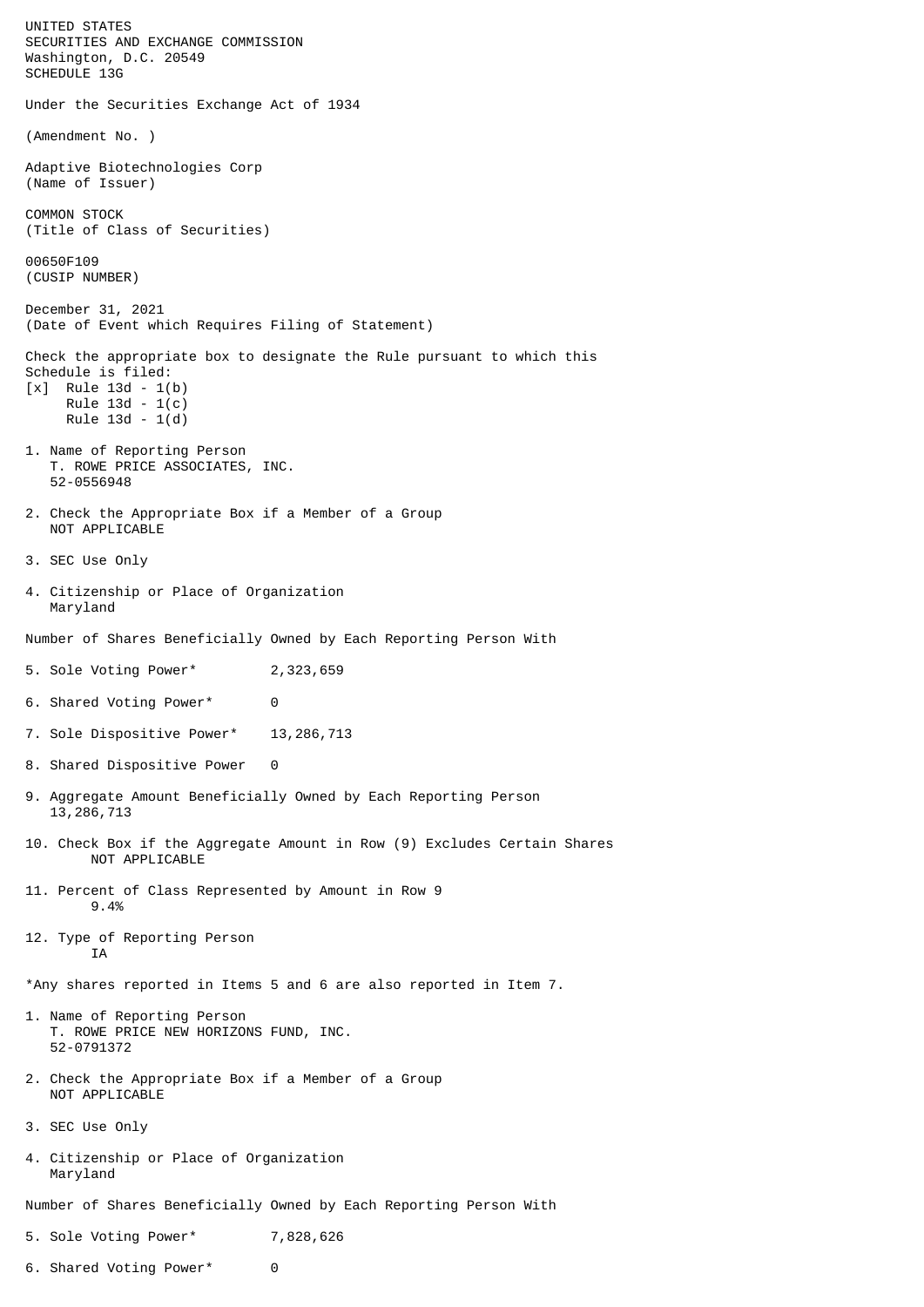- 7. Sole Dispositive Power\* 0 8. Shared Dispositive Power 0 9. Aggregate Amount Beneficially Owned by Each Reporting Person 7,828,626 10. Check Box if the Aggregate Amount in Row (9) Excludes Certain Shares NOT APPLICABLE 11. Percent of Class Represented by Amount in Row 9 5.5% 12. Type of Reporting Person T<sub>V</sub> \*Any shares reported in Items 5 and 6 are also reported in Item 7. Item 1(a) Name of Issuer: Adaptive Biotechnologies Corp Item 1(b) Address of Issuer's Principal Executive Offices: 1165 EASTLAKE AVE E, SEATTLE, WASHINGTON 98109 Item 2(a) Name of Person(s) Filing: (1) T. ROWE PRICE ASSOCIATES, INC. ("Price Associates") (2) T. ROWE PRICE NEW HORIZONS FUND, INC. X Attached as Exhibit A is a copy of an agreement between the Persons Filing (as specified hereinabove) that this Schedule 13G is being filed on behalf of each of them. Item 2(b) Address of Principal Business Office: 100 E. Pratt Street, Baltimore, MD 21202 Item 2(c) Citizenship or Place of Organization: (1) Maryland (2) Maryland Item 2(d) Title of Class of Securities: COMMON STOCK Item 2(e) Cusip Number: 00650F109 Item 3: The person filing this Schedule 13G is an: X Investment Adviser registered under Section 203 of the Investment Advisers Act of 1940 X Investment Company registered under Section 8 of the Investment Company Act of 1940 Item 4: Reference is made to Items 5-11 on the preceding pages of this Schedule 13G. Item 5: Ownership of Five Percent or Less of a Class Not Applicable Item 6: Ownership of More than Five Percent on Behalf of Another Person (1) Price Associates does not serve as custodian of the assets of any of its clients; accordingly, in each instance only the client or the client's custodian or trustee bank has the right to receive dividends paid with respect to, and proceeds from the sale of, such securities. The ultimate power to direct the receipt of dividends paid with respect to, and the proceeds from the sale of, such securities, is vested in the individual and institutional clients which Price Associates serves as investment adviser. Any and all discretionary authority which has been delegated to Price Associates may be revoked in whole or in part at any time. Except as may be indicated if this is a joint filing with one of the registered investment companies sponsored by Price Associates which it also serves as investment adviser ("T. Rowe Price Funds"), not more than 5% of the class of such securities is owned by any one client
- (2) With respect to securities owned by any one of the T. Rowe Price Funds, only the custodian for each of such Funds, has the right to receive dividends paid with respect to, and proceeds from the sale of, such securities. No other person is known to have such right, except that the shareholders of each such Fund participate proportionately

subject to the investment advice of Price Associates.